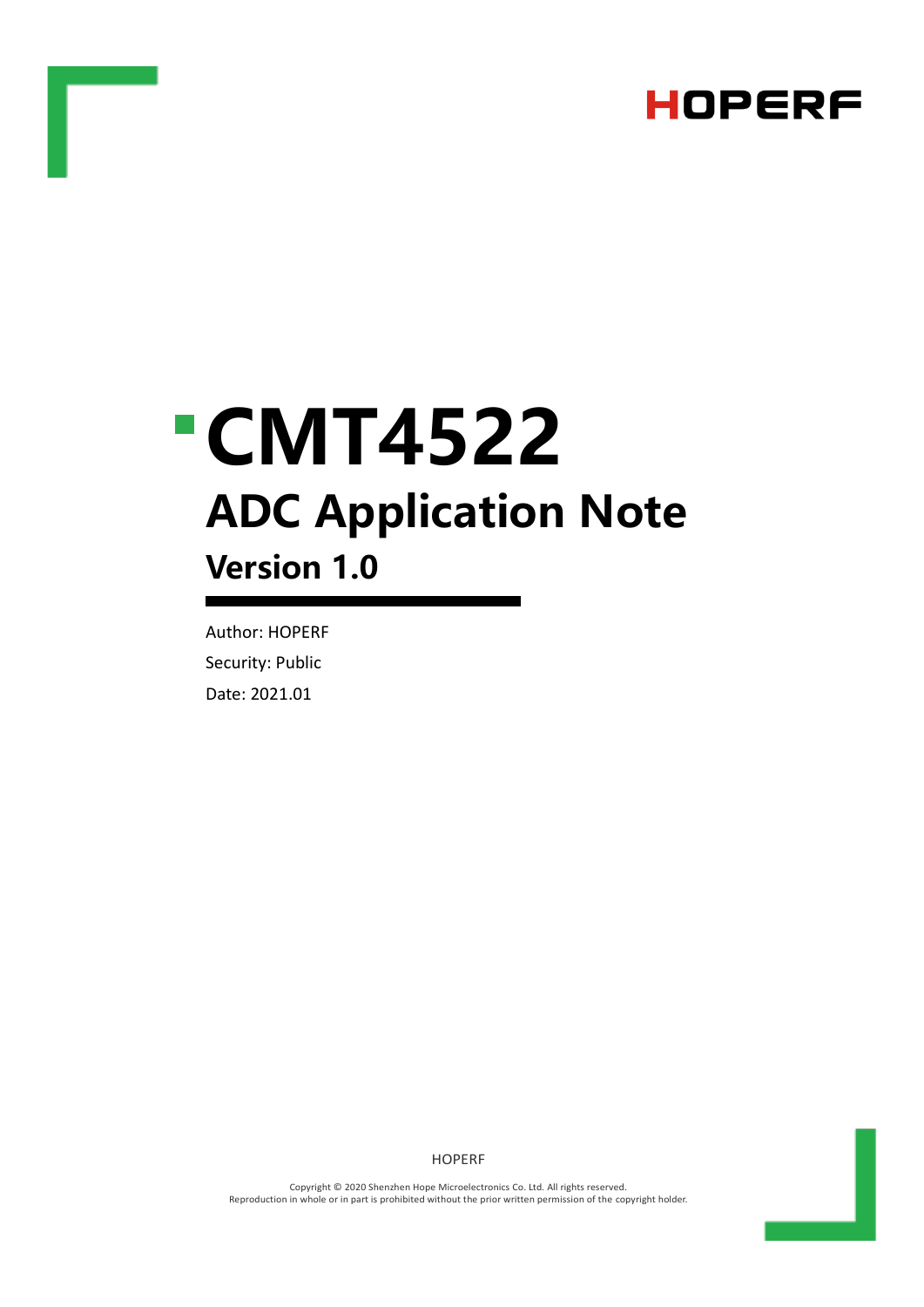

### **Revision History**

| <b>Revision</b> | <b>Author</b> | Date <sup>1</sup> | <b>Description</b>        |
|-----------------|---------------|-------------------|---------------------------|
| V1.0            |               | 2021.01.25        | This document is used for |
|                 |               |                   | 4520/4550/4522/4552.      |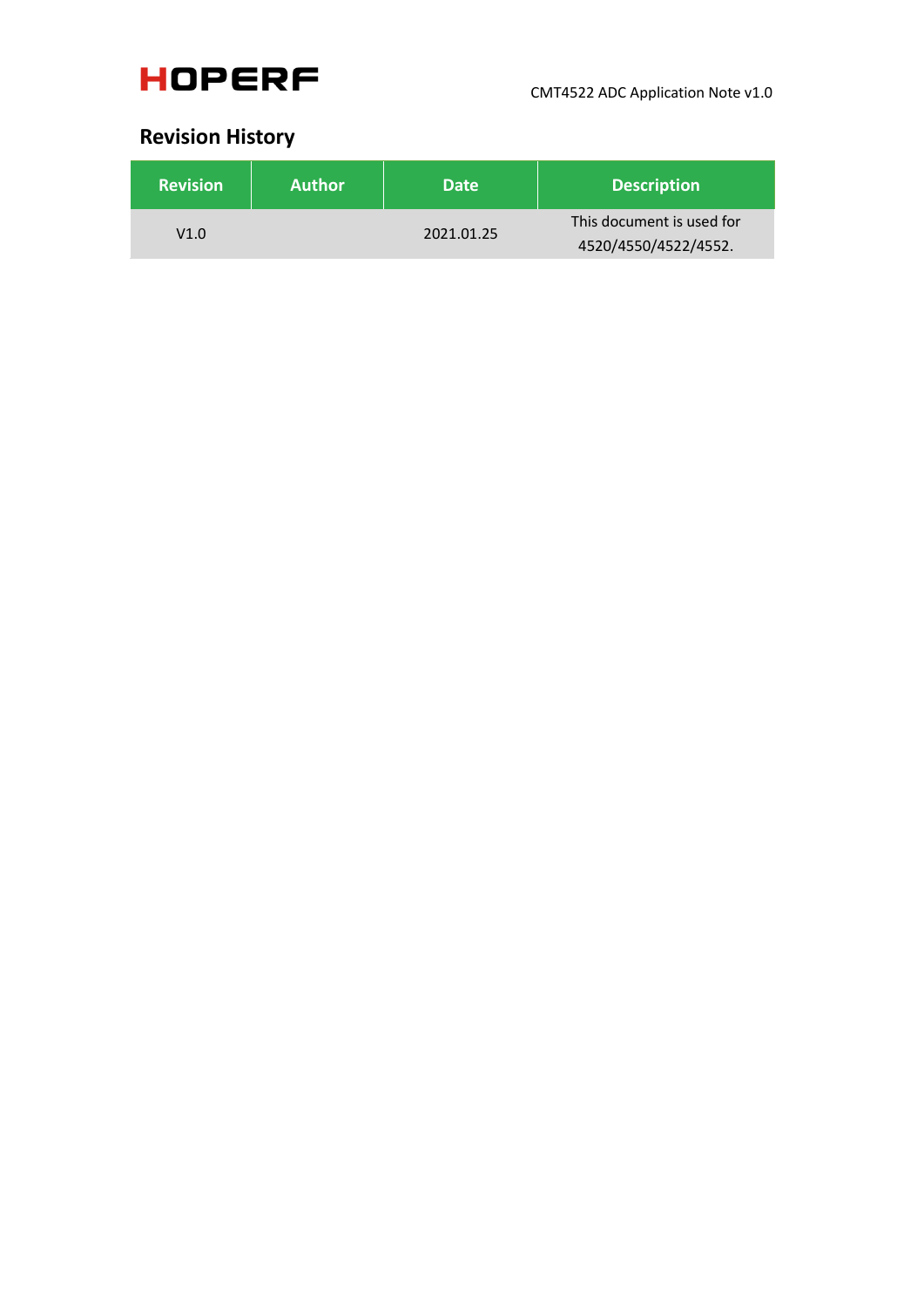# 目录

| 1 |     |  |
|---|-----|--|
|   |     |  |
|   |     |  |
|   |     |  |
|   |     |  |
|   |     |  |
|   |     |  |
|   | 3.1 |  |
|   |     |  |
|   |     |  |

## 图表目录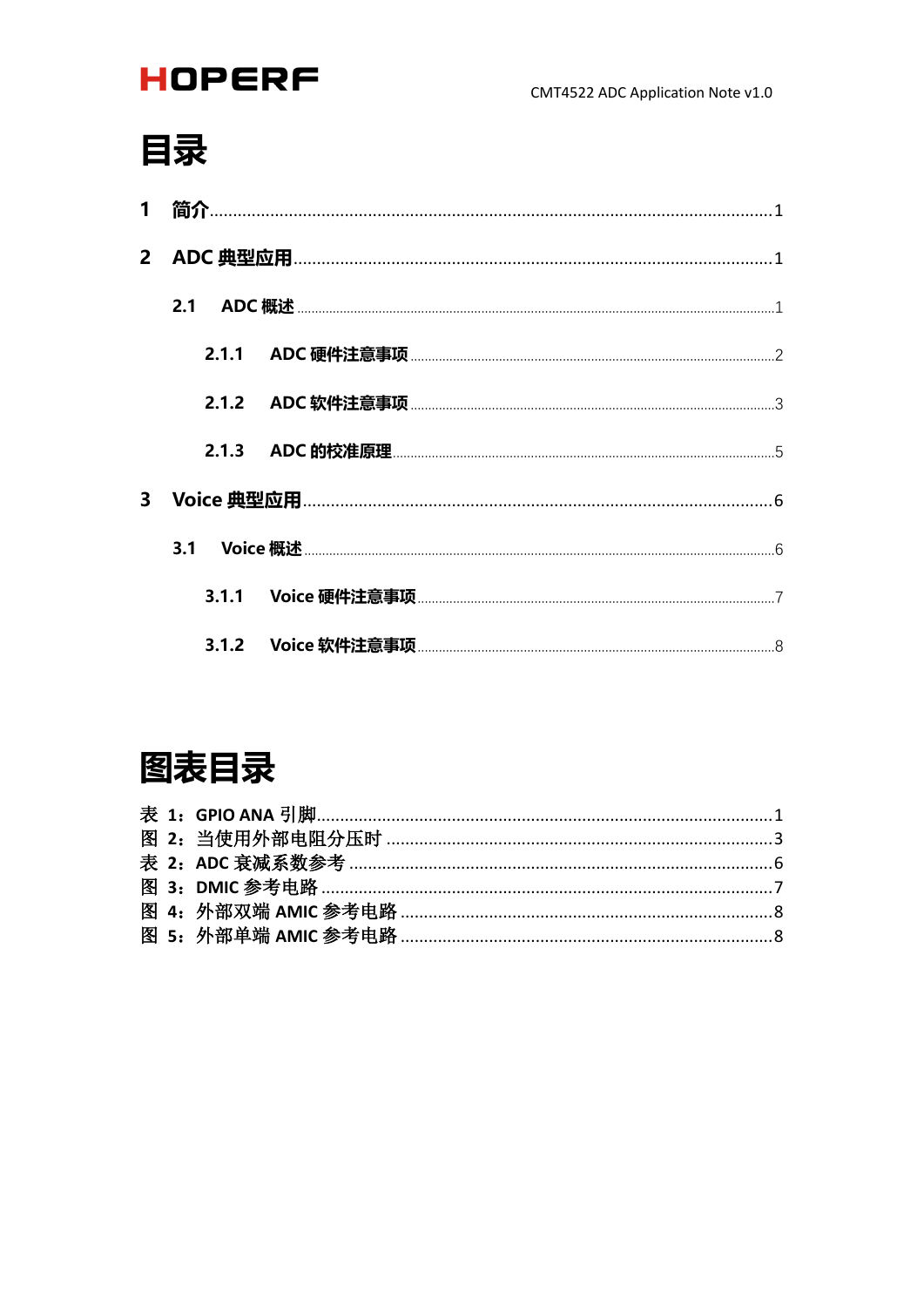### <span id="page-3-0"></span>**1 简介**

ADC, 全称 Analog-to-Digital Converter, 此时 IO 口做模拟脚使用。 以 QFN32 为例, ADC 引脚如下表:

| QFN32           | <b>Default mode</b> | Default IN_OUT | <b>ANA</b>                 |
|-----------------|---------------------|----------------|----------------------------|
| P11             | <b>GPIO</b>         | ${\sf IN}$     | $\sqrt{\phantom{a}}$       |
| P14             | <b>GPIO</b>         | ${\sf IN}$     | $\sqrt{ }$                 |
| P15             | <b>GPIO</b>         | ${\sf IN}$     | $\sqrt{ }$                 |
| P16             | XTALI(ANA)          | ANA            | $\sqrt{\phantom{a}}$       |
| P17             | XTALO(ANA)          | <b>ANA</b>     | $\sqrt{\phantom{a}}$       |
| P18             | <b>GPIO</b>         | ${\sf IN}$     | $\sqrt{ }$                 |
| P <sub>20</sub> | <b>GPIO</b>         | ${\sf IN}$     | $\sqrt{\phantom{a}}$       |
| P <sub>23</sub> | <b>GPIO</b>         | ${\sf IN}$     | $\sqrt{ }$                 |
| P <sub>24</sub> | <b>GPIO</b>         | ${\sf IN}$     | $\sqrt{\phantom{a}}$       |
| P <sub>25</sub> | <b>GPIO</b>         | ${\sf IN}$     | $\boldsymbol{\mathcal{N}}$ |

表 **1**:**GPIO ANA** 引脚

<span id="page-3-3"></span>只有 P11~P15、P20~P25 支持模拟功能。用途如下:

- ADC 采集:采集引脚电压,P11、P14、P15、P18、P20、P23、P24、P25。单端支持的 引脚有 P11、P14、P15、P20、P23、P24,差分支持的引脚有 P18P25、P23P11、P14P24、 P20P15。
- VOICE 采集: 内置 PGA, 采集 PCM 原始数据, P18、P20、P15、P23。 支持 DMIC 和 AMIC, 使用 DMIC, 引脚可灵活 FMUX 配置。使用 AMIC 时, 只能 P18(PGA+)、P20(PGA-)、 P15(micphone bias)、P23(micphone bias reference voltage), 其中 P23 是可选的。

### <span id="page-3-1"></span>**2 ADC 典型应用**

#### <span id="page-3-2"></span>**2.1 ADC 概述**

芯片内部提供 ADC 基准电压, ADC 基准电压 0.8V。 芯片内置 12bit SAR ADC, 共有 8 个输入端口可用。引脚按用途可分 PGA、单端输入、差分 输入。

- PGA: P18(PGA+)、P20(PGA-),典型应用接 AMIC 采集 VOICE。
- 单端输入:P11、P14、P15、P20、P23、P24,典型应用 ADC 单端采集。
- 差分输入: P18(+)P25(-)、P23(+)P11(-)、P14(+)P24(-)、P20(+)P15(-),典型应用 ADC 差分 采集。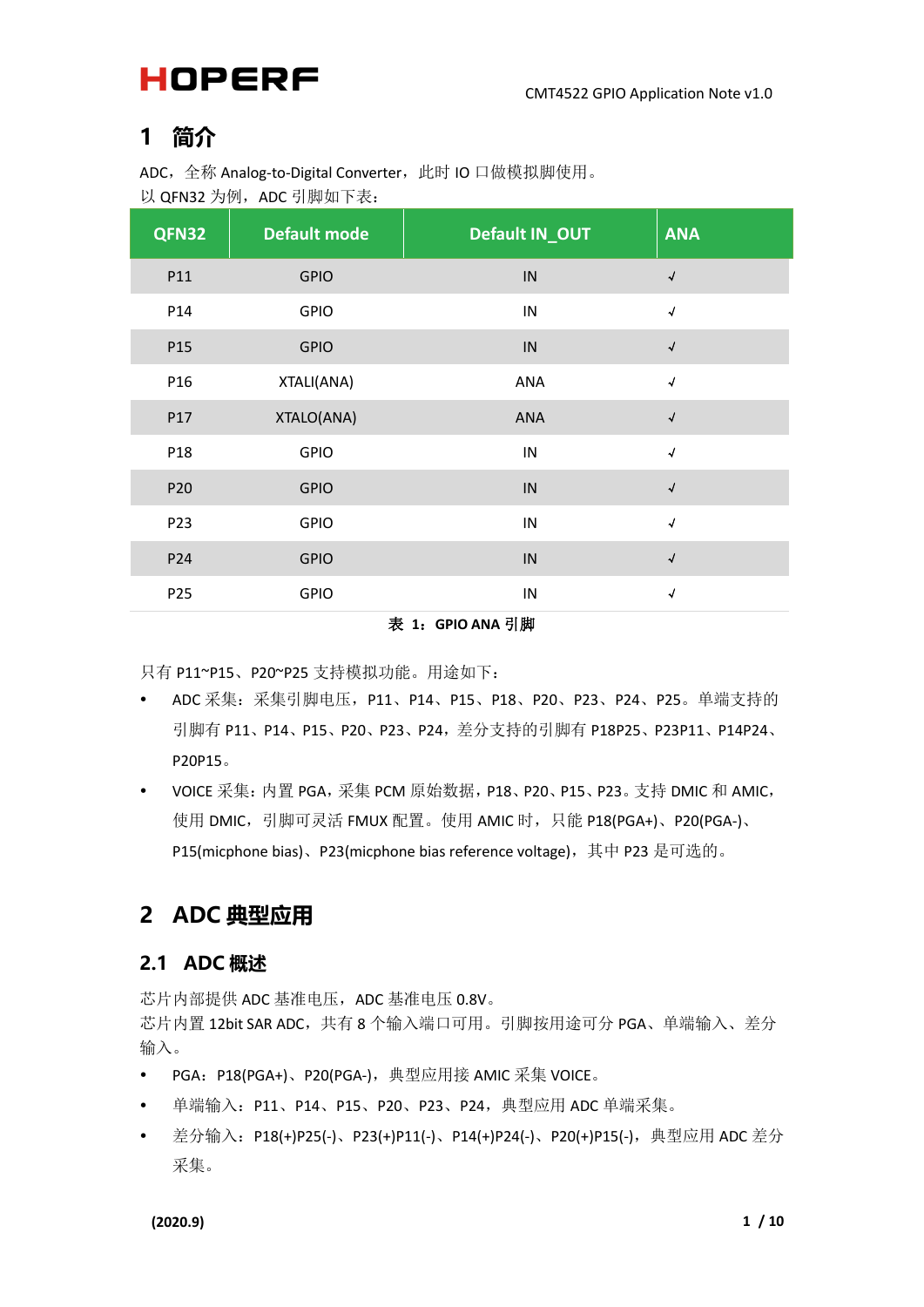硬件支持单端模式和差分模式:

- 单端模式:测量引脚和 GND 之间的电压。
- 差分模式:测量两个引脚之间的电压。

ADC 的时钟来源于 HCLK, 当 HCLK 为 32M、64M 时, ADC 时钟为 1.28Mhz; 否则 ADC 时钟 为 1Mhz。

硬件支持手动模式和自动扫描模式:

- 手动模式:一次只支持一个单端通道或一组差分采集通道,使其能够将某种特殊的输入 方式转化为单端或差分输入。
- 自动模式:自动扫描所有已启用的多个单端通道,并将转换后的数据存储在相应的内存 位置。SDK ADC 工作在自动模式下。一次 ADC 采样耗时由 ADC 采样时间和 ADC 转换时 间组成,两者均可配,前者是 2T 和 3T,后者 3T 和 2T, T 为 ADC 时钟的周期。

硬件支持 bypass 模式和 attenuation 模式:

- bypass 模式:引脚输入电压芯片内部直接进入 ADC,此时量程为 0~0.8V。
- attenuation 模式: 引脚输入电压经芯片内部分压电阻后直接进入 ADC, 分压电阻比约为 4:1,分压电阻阻值为一个 14.15K,一个 4.72K。此时理论量程为 0~3.2V。
- ADC 理论精度:
- bypass 模式: 单端理论精度 0.8/4096V, 约为 0.2mV0。当使用 bypass 模式, 外部采用 分压电阻,此时再用外部分压电阻计算电压时,也要注意电阻的误差。
- attenuation 模式:芯片内部电阻绝对误差约为+-15%,相对误差约为+-1%。绝对误差不 影响 ADC 精度,相对误差会影响 ADC 精度。

硬件支持芯片电源电压测量,所配置的模拟引脚在芯片内部已经做了处理,所以该引脚需要 保持孤立。

注意事项:

不能同时使用内部分压电阻和外部分压电阻, 即如使用 attenuation 模式, 外部不要使 用分压电阻。

#### <span id="page-4-0"></span>**2.1.1 ADC 硬件注意事项**

当要采集的电压较小时,比如小于 0.8V, 也就是在 bypass 模式量程内, 直接使用 bypass 模 式即可。注意采集引脚需要接滤波电容。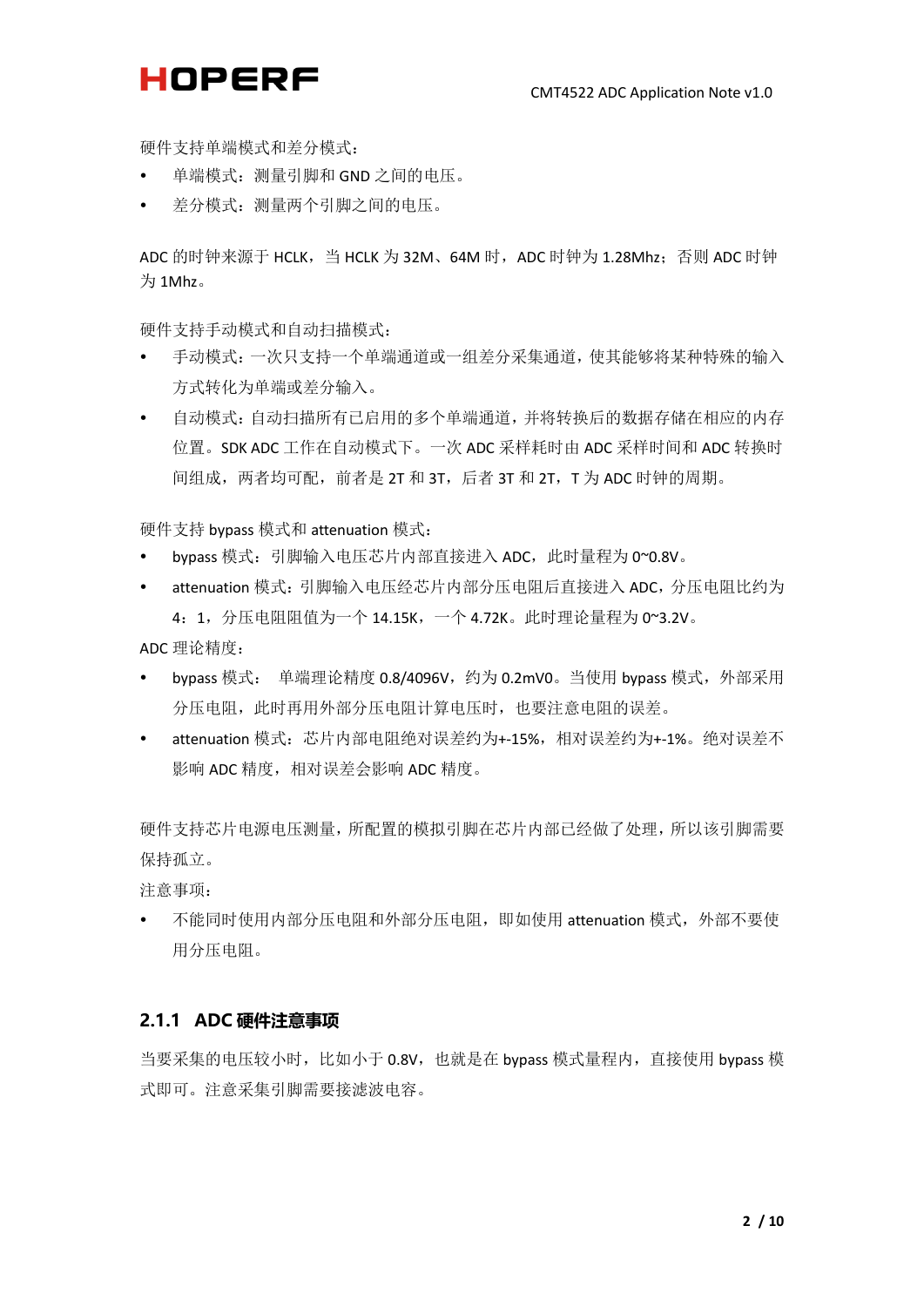当要采集的电压略大时,比如大于 0.8V 但小于

3.2V,可使用 attenuation 模式或外加电阻分压后的 bypass 模式。ADC 精度取决于电阻的相 对精度,attenuation 模式内部相对精度为+-1%,外部电阻也可以选用+-1%的电阻。

当要采集的电压较大时,比如大于 3.2V, 即超过 attenuation 模式的量程, 此时必须采用外 部电阻分压后的 bypass 模式。注意采集引脚需要接滤波电容。



当使用外部电阻分压时时,电阻电容需要满足一定的约束条件,如下图:

图 **1**:当使用外部电阻分压时

- <span id="page-5-1"></span>模式选择 bypass,测试量程为【0V,0.8V】。
- 检测电压 $V_{AIO}$ 需要小于 0.8V 。

计算公式如下:

\n
$$
V_{AIO} = \frac{R1 + R2}{1 + jw \frac{R1R2}{R1 + R2}} \text{V in}
$$
\n

\n\n 1. \n  $V \text{in } \frac{R1R2}{R1 + R2} \text{C}$ \n

\n\n 2. \n  $\frac{\text{in } \frac{R1R2}{R1 + R2}}{\text{in } \frac{R1R2}{R1 + R2}}$ \n

\n\n 3. \n  $V \text{in } \frac{\text{in } \frac{R2}{R1 + R2}}{\text{in } \frac{R1}{R1 + R2}}$ \n

#### <span id="page-5-0"></span>**2.1.2 ADC 软件注意事项**

/\* 4520/4550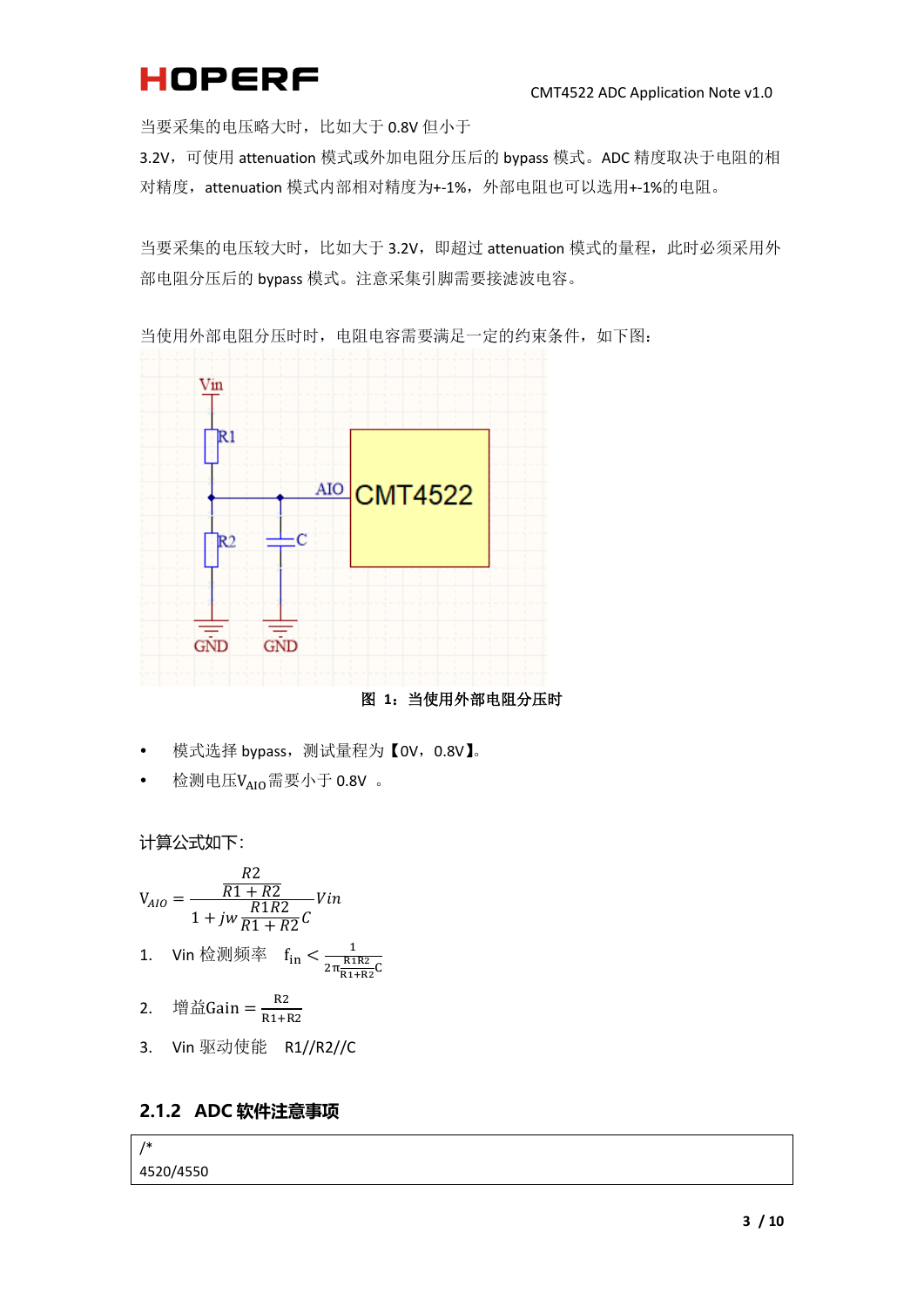```
4520/4550支持bypass的adc和芯片电源电压检测(attenuation),轮询方式读取adc值
比如开启P11和P20, 其中P11用于检测芯片电源电压, P20用于检测adc
如果不检测芯片电源电压,用P11和P20检测adc,可以用drv_adc_config替换drv_adc_battery_config
*/
void get_battery_voltage(void)
{
    int32_t ret;
    adc_handle_t hd;
    adc_status_t adc_status;
    volatile uint32_t adc_data[4]={0};//save adc data
    uint32 t ch_adc[] = {ADC_CH1N_P11,ADC_CH3P_P20};//config adc pin
    adc_conf_t adc_config;
    adc_config.mode=ADC_SCAN;
    adc_config.intrp_mode=0;
    adc_config.channel_array=ch_adc;
    adc_config.channel_nbr=sizeof(ch_adc)/sizeof(ch_adc[0]);
    adc_config.conv_cnt = 10;
     if(adc_config.mode == ADC_SCAN)
     {
        hd = drv adc initialize(0,NULL);
        if(hd == NULL){
             printf("err:%d", LINE );
        }
         ret = drv_adc_battery_config(hd,&adc_config,ADC_CH1N_P11);
         if(ret!=0)
         {
             printf("err:%d",__LINE__);
         }
        ret = drv adc_{stat(hd)};
         if(ret!=0)
        {
             printf("err:%d",__LINE__);
        } 
        {
             mdelay(10);
             ret = drv_adc_read(hd,&adc_data[0],sizeof(ch_adc)/sizeof(ch_adc[0]));
             LOGI(TAG, "P11:%dmV P20:%dmV\n",adc_data[0],adc_data[1]);
```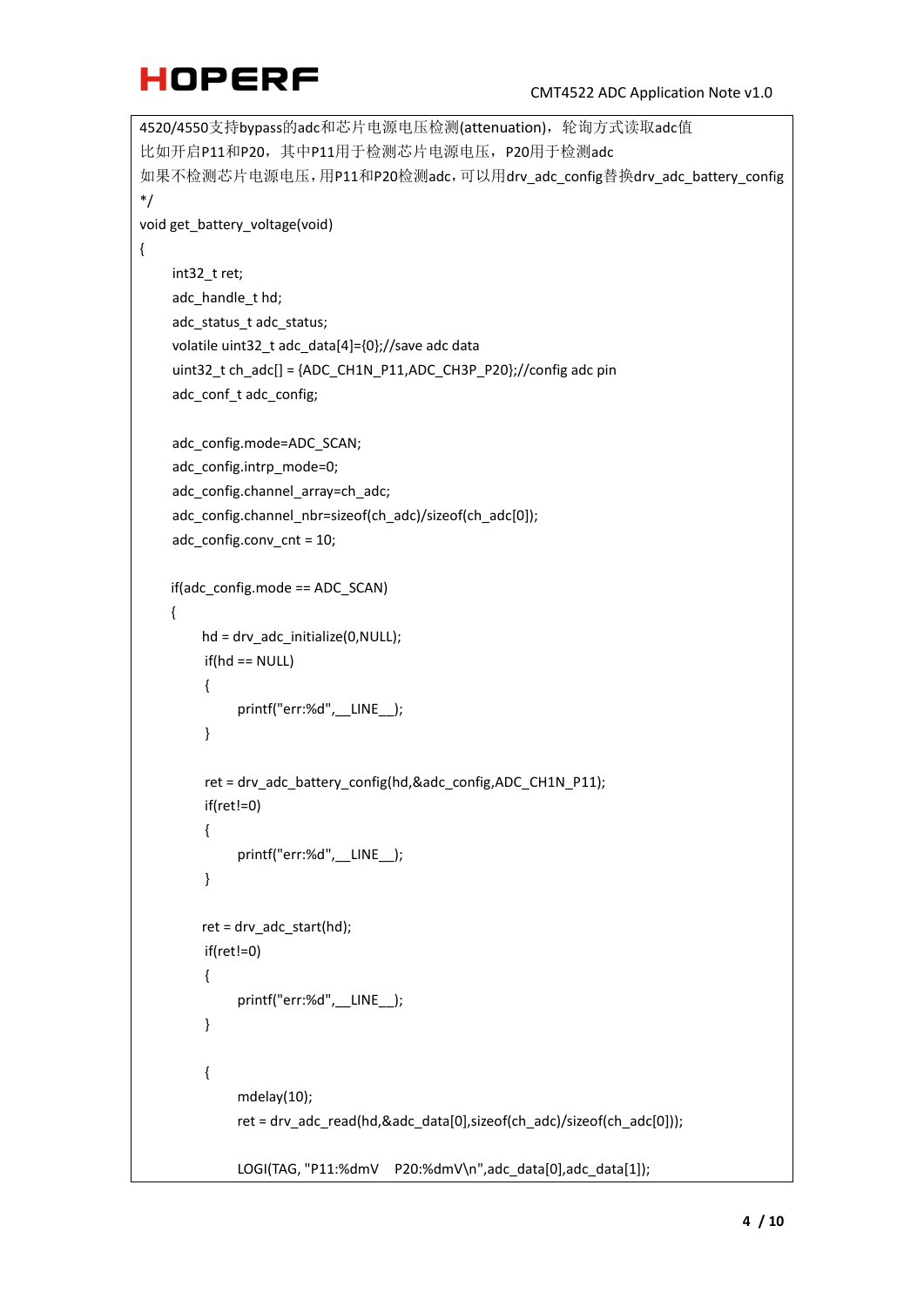

}

}

```
ret = drv adc stop(hd);
 drv_adc_uninitialize(hd);
 return 0;
```
}

```
/*
4522/4552
结构体adc_Cfg_t可以配置adc的通道、模式等参数。
typedef struct _adc_Cfg_t{
 uint8 t channel;
 bool is_continue mode;
 uint8 t is differential mode;
  uint8_t is_high_resolution; 
}adc_Cfg_t;
channel:用于配置通道, 单端模式支持多个通道,差分模式支持一组通道。每个bit对应一个单
端通道或一组差分通道。
is_continue_mode:adc工作方式,一直打开还是间隔打开。TRUE一直打着,FALSE采集一次关闭,
下次需要重新打开。
is differential mode: 是否是差分模式,全0单端模式,否则差分模式
is_high_resolution:bypass模式和attenuation模式,每个bit代表一个单端通道或一组差分通道。
0代表attenuation模式,1代表bypass模式。
支持电源电压检测。
详见example\peripheral\adc
*/
```
#### <span id="page-7-0"></span>**2.1.3 ADC 的校准原理**

这里的 ADC 校准原理并非指用固定采样点校准值对 ADC 整体采集曲线的校准。固定采样点 校准值对 ADC 整体采集曲线的校准是事先采集不同电压点 ADC 值存储在 Flash 中,实际使用 时用这些值对采集值进行校准。

这里的 ADC 校准原理是指使用 attenuation 模式时,不同通道间因到 ADC 模块距离不同所以 寄生电阻大小不同, ADC 采集电压会按照设计的电阻比例放大引脚上的电压,此时引脚上 的寄生电阻也会参与进来,进而影 attenuation 模式采集精度。驱动中需要考虑到寄生电阻 对衰减系数的影响,在驱动中消除寄生电阻对 attenuation 模式下精度的影响。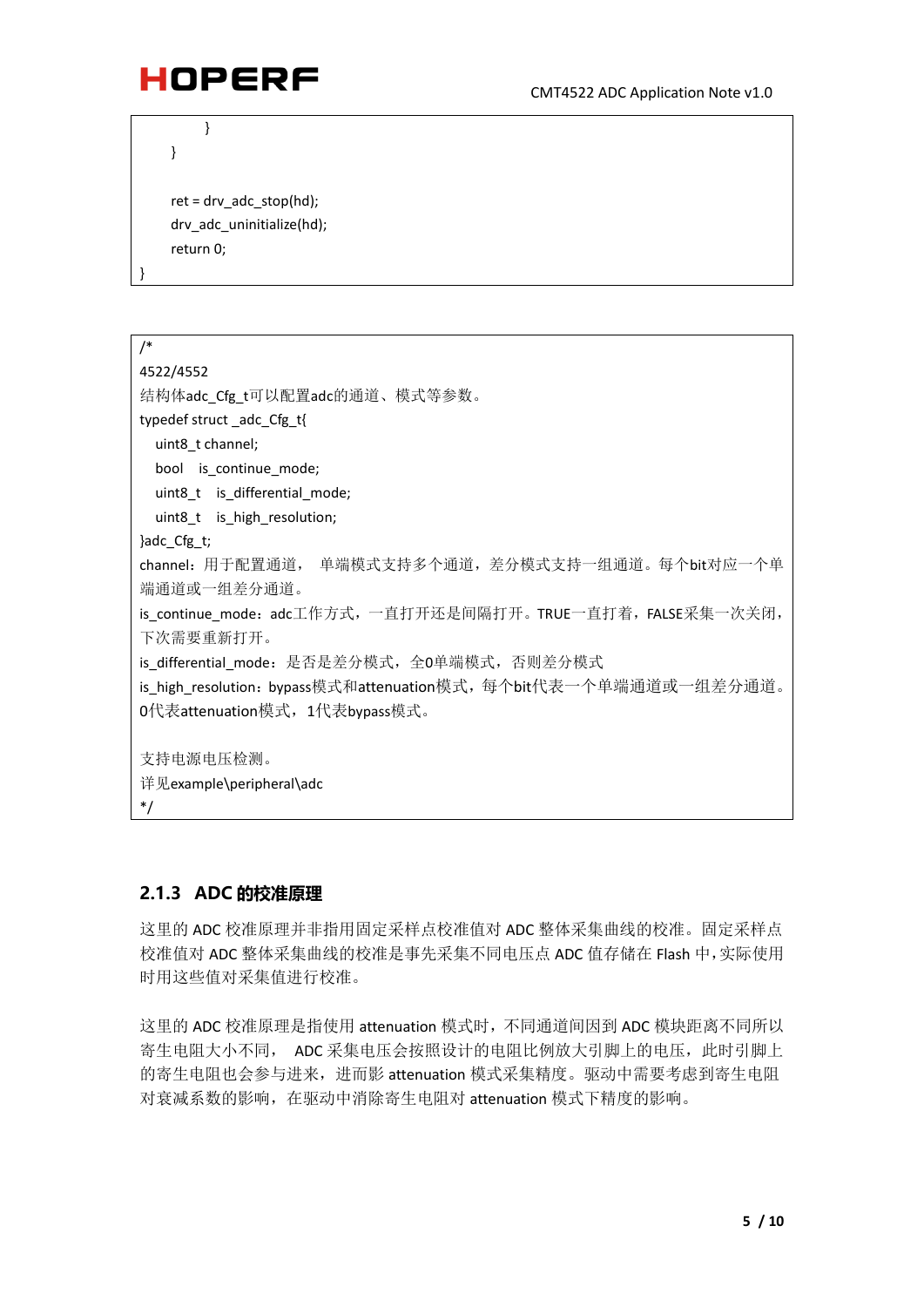不同通道间的寄生电阻不同,和 ic 内部走线相

关,同一型号相同通道的寄生电阻理论偏差不大。比如 CMT4522 各通道寄生电阻比例理论 是一致的, CMT4552 各通道寄生电阻比例理论是一致的。衰减系数只关心电阻的比例, 不 关心电阻的绝对值。

衰减系数的测试计算, bypass 模式, 输入一电压 Vin1, 输出 Vout1。Attenuation 模式, 输入 一电压 Vin2,输出 Vout2,输入 Vin3,输出 Vout3。

那么衰减系数 λ =Vin2\*Vout1/Vin1/Vout2, λ =Vin3\*Vout1/Vin1/Vout3, 另外 Vin2/Vout2 = Vin3/Vout3, Vin3=(Vin2/Vout2)\*Vout3。

|                 | bypass 输入 400mV | attenuation 输入 1602mv | 衰减系数 $\lambda$ | Vin2/Vout2 |
|-----------------|-----------------|-----------------------|----------------|------------|
| P <sub>11</sub> | 2081.5          | 1844.5                | 4.519603       | 0.868      |
| P <sub>23</sub> | 2128.5          | 1978.5                | 4.308629       | 0.809      |
| P <sub>24</sub> | 2071.5          | 1946                  | 4.263288       | 0.823      |
| P <sub>14</sub> | 2133.6          | 1906.2                | 4.482718       | 0.840      |
| P <sub>15</sub> | 2096.9          | 2008.9                | 4.180402       | 0.797      |
| P <sub>20</sub> | 2125            | 2090                  | 4.072069       | 0.766      |

比如 4522 单端模式下, bypass 输入 400mV, attenuation 输入 1602mV 各通道数据如下:

#### 表 **2**:**ADC** 衰减系数参考

<span id="page-8-2"></span>可以通过查看驱动判断衰减系数是否已经更新到驱动中。如果 phy\_adc.c(4520/4550), adc.c(4522/4552)中已经包含并且使用了 adc\_Lambda,那么驱动使用的是考虑寄生电阻的衰 减系数。否则,驱动使用的是未考虑各通道寄生电阻的衰减系数。

#### <span id="page-8-0"></span>**3 Voice 典型应用**

#### <span id="page-8-1"></span>**3.1 Voice 概述**

Voice 支持 DMIC(SAR-ADC)和 AMIC(L+R)。支持采样率有 8K、16K、32K、64K。主频 HCLK 需 要大于等于 16Mhz。

- DMIC: 使用外部 DMIC, 引脚灵活可配。将相应引脚复用为 clk\_1p28m、adcc\_dmic\_out。 PDM 采样率 1.28Mhz, L 通道率在上升沿, R 通道数据在下降沿。
- AMIC:使能内部 PGA、ADC,管脚固定。P18(PGA+)、P20(PGA-)、P15(micphone bias)、 P23(micphone bias reference voltage),其中 P23 是可选。当使用 P23 作为麦克风参考电 压时,纹波更小数据更好。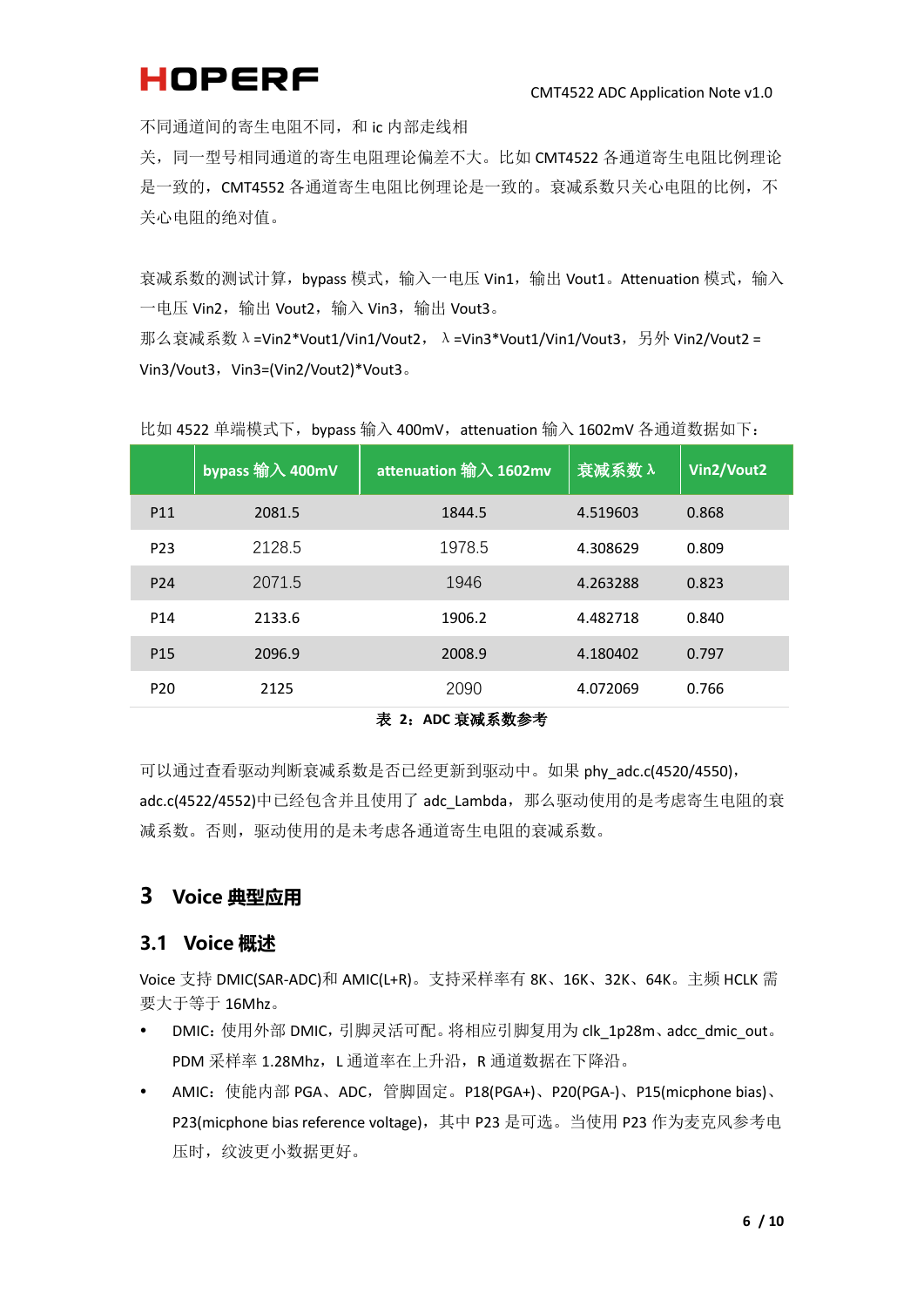Voice memory buffer 地址空间为 0x4005800~

0x4005BFF,共 1024 个 Byte(256 个 Word)。1 个 word 为一个采样点,其中高 16bit 为左通道 原始数据, 低 16bit 暂时未用。 每采集 128 个采样点, 触发一次 half 中断或 full 中断。

#### <span id="page-9-0"></span>**3.1.1 Voice 硬件注意事项**

DMIC 硬件参考电路:



图 **2**:**DMIC** 参考电路

<span id="page-9-1"></span>外部双端 AMIC 硬件参考电路:

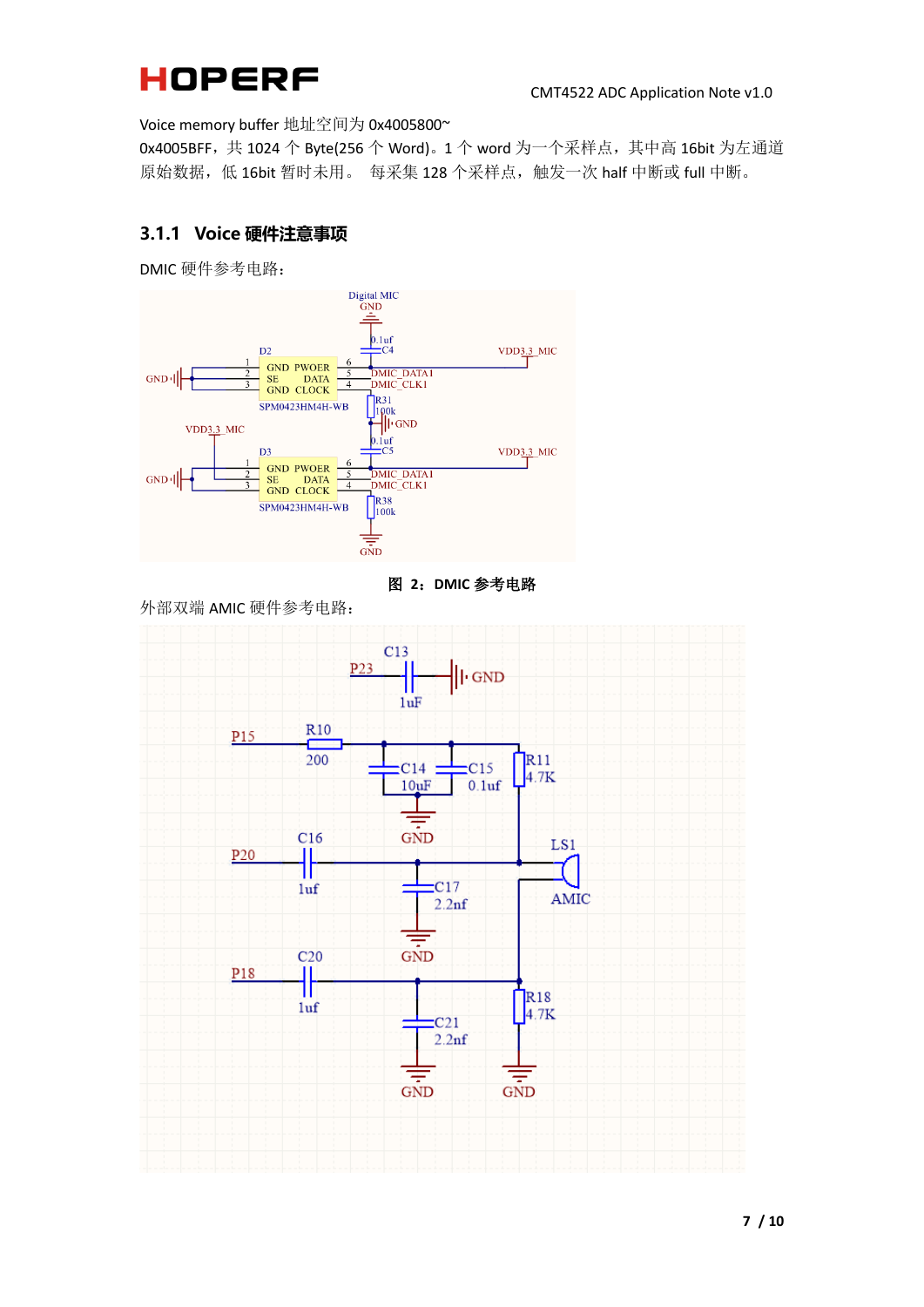



#### 图 **3**:外部双端 **AMIC** 参考电路

<span id="page-10-1"></span>



#### <span id="page-10-2"></span><span id="page-10-0"></span>**3.1.2 Voice 软件注意事项**

软件上使用 Voice, 主要是相关参数配置和数据处理。

有结构体 voice\_Cfg\_t 可以灵活配置 Voice。数据处理则通过配置回调函数实现。

| typedef struct_voice_Cfg_t{ |                                 |  |  |
|-----------------------------|---------------------------------|--|--|
| bool                        | voiceSelAmicDmic;               |  |  |
| gpio_pin_e                  | dmicDataPin;                    |  |  |
| gpio pin e                  | dmicClkPin;                     |  |  |
| uint8 t                     | amicGain;                       |  |  |
| uint8 t                     | voiceGain;                      |  |  |
|                             | VOICE ENCODE t voiceEncodeMode; |  |  |
| VOICE RATE t                | voiceRate;                      |  |  |
| hool                        | voiceAutoMuteOnOff;             |  |  |
| woice Cfg t;                |                                 |  |  |
|                             |                                 |  |  |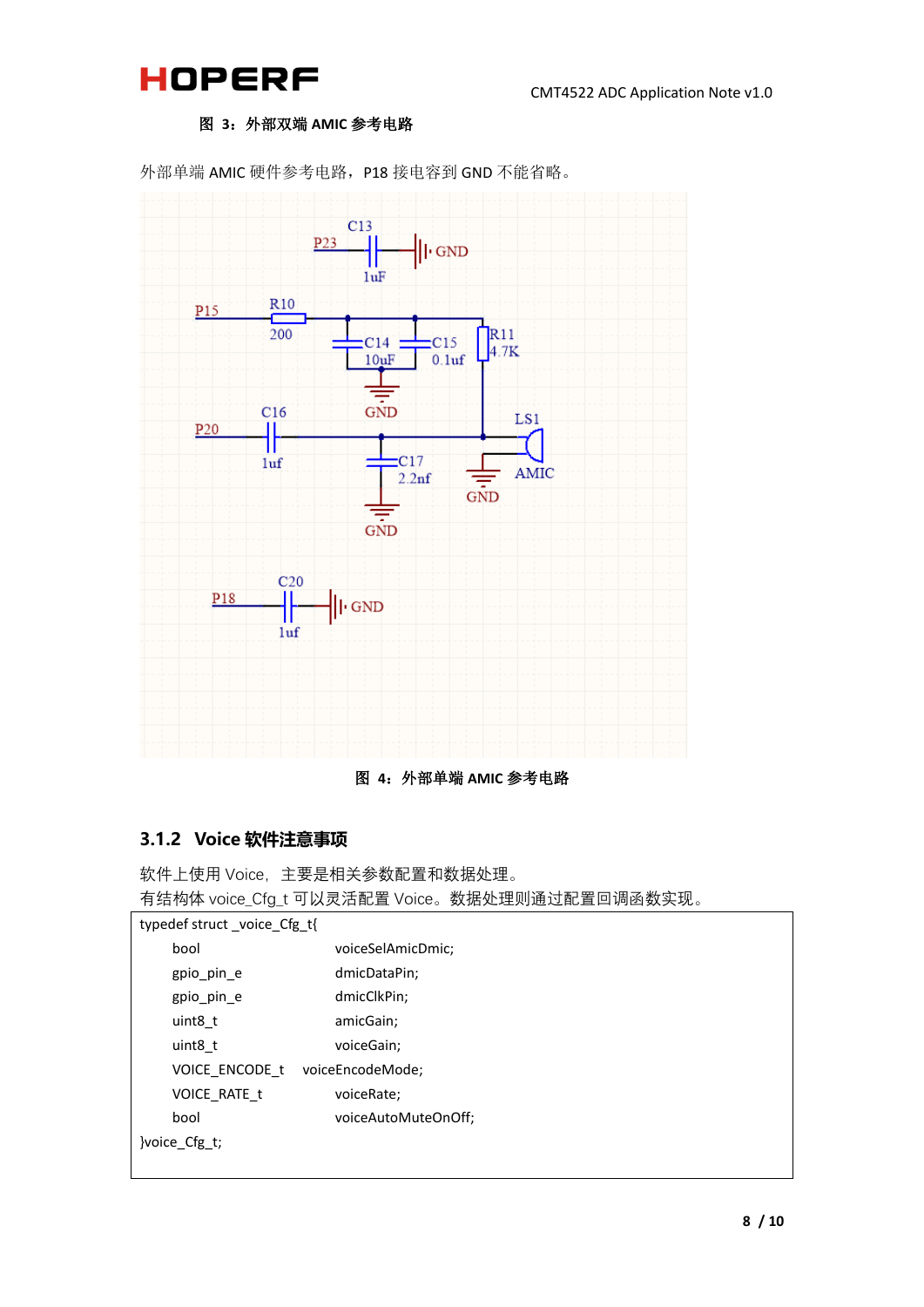voiceSelAmicDmic:选择AMIC还是DMIC,选择AMIC时dmicDataPin和dmicClkPin有效,否则无效。 amicGain:用于AMIC PGA放大系数,共有两级参数可配。 voiceGain:用于VOICE放大系数,[-20dB,+20dB],每个step为0.5dB。 voiceEncodeMode:数据编码方式 voiceRate:采样率,支持8K、16K、32K、64K。 voiceAutoMuteOnOff:是否自动静音,默认0,支持。

volatile int voiceConfigStatus = hal\_voice\_config(cfg, voice\_evt\_handler\_adpcm); 配置Voice的参数和回调函数

```
static void voice_evt_handler_adpcm(voice_Evt_t *pev)
{
  uint8_t leftbuf[2];
   uint8_t rightbuf[2];
   uint8_t left_right_chanle;
  uint32 t voiceSampleDual;
   int voiceSampleRight;
   int voiceSampleLeft;
   uint32_t i=0;
  left_right_chanle=SET_LEFT_VOICE;
   if(pev->type == HAL_VOICE_EVT_DATA)
   {
     for(i=0;i < pev-&gt;size;i++){
          voiceSampleDual = pev->data[i];
          voiceSampleRight = (int16)(voiceSampleDual & 65535);
          voiceSampleLeft = (int16)((voiceSampleDual >> 16) & 65535);
          if(left_right_chanle==1)
          {
               leftbuf[0]= voiceSampleLeft;
               leftbuf[1]= voiceSampleLeft>>8;
               //FillBuffer(VoiceRaw_FiFO, leftbuf, 2);
               //data process
          }
          else
          {
               //rightbuf[0]= voiceSampleRight;
               //rightbuf[1]= voiceSampleRight>>8;
               //FillBuffer(VoiceRaw_FiFO, rightbuf, 2);
          }
```